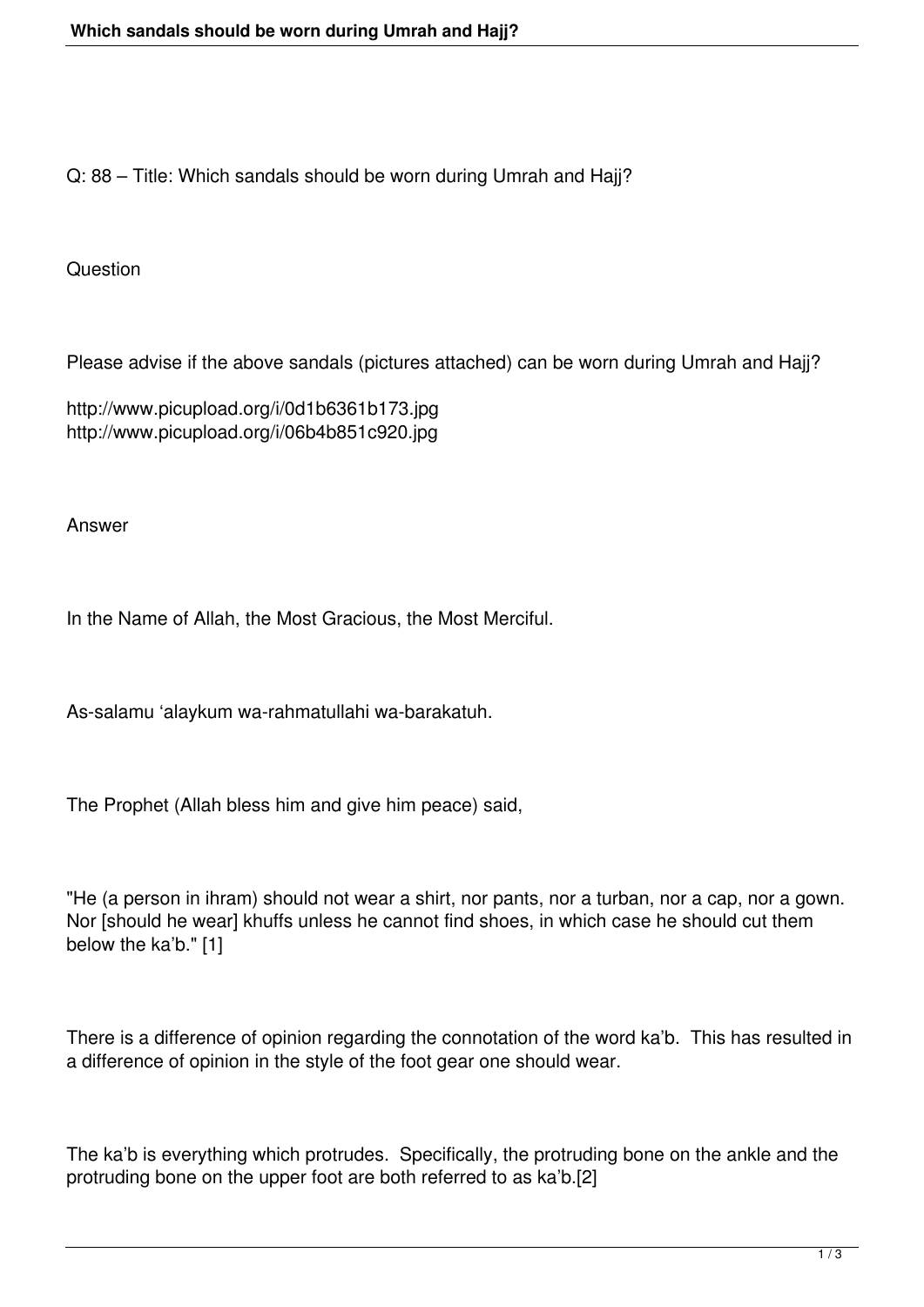The Maliki, Shafi'i and Hanbali schools are of the opinion that the word ka'b in the above hadith refers to the ankle. Hence, for those who adhere to these three schools, they must leave the ankle exposed.[3]

The Hanafi scholars, in particular Imam Muhammad al-Hassan ash-Shaybaani ruled that the ka'b is the instep on the foot. The reasoning behind this is that as the ankle and instep are both referred to as ka'b; to take the meaning of the instep in this issue will be greater precaution. Ihraam is a garment of humility which is reflected by being dishevelled, untidy and the exposing of the limbs. Precaution here would be to leave more of the foot exposed, as it coincides with the concept of Ihraam. Just as the face and head are left exposed, the feet should also be left exposed as much as possible. In addition, by taking the meaning of the instep, the ankle is also left exposed, so this opinion is encompassing of all opinions.[4]

There is a lot of confusion regarding straps on foot wear which go around the back end of the foot. Hadhrat Mufti Ahmed Khanpuri (Allah preserve him) has issued a ruling in Mahmud al-fatawa that it is not necessary to have the back end of the foot exposed. It will be permissible to wear sandals which have a strap covering the back end of the foot. However, the strap must not cover the area parallel to the ankle at the back of the foot. If the strap partially covers the area parallel to the ankle, then it will be overlooked. The main criteria are that the ankle and the instep remain exposed.[5]

In conclusion, according to the Hanafi school of thought, only those sandals will be allowed to be worn in ihram which leave the instep exposed.

\_\_\_\_\_\_\_\_\_\_\_\_\_\_\_\_\_\_\_\_\_\_\_\_\_\_\_\_\_\_\_\_\_\_\_\_\_\_\_\_\_\_\_\_\_\_\_\_\_\_\_\_\_\_\_\_\_\_\_\_\_\_\_\_\_\_\_\_\_\_\_\_\_\_\_\_

And Allah Ta'ala Knows Best

Mawlana Faraz Ibn Adam, Student of the Darul Iftaa UK Checked and Approved by, Mufti Ebrahim Desai. www.daruliftaa.net